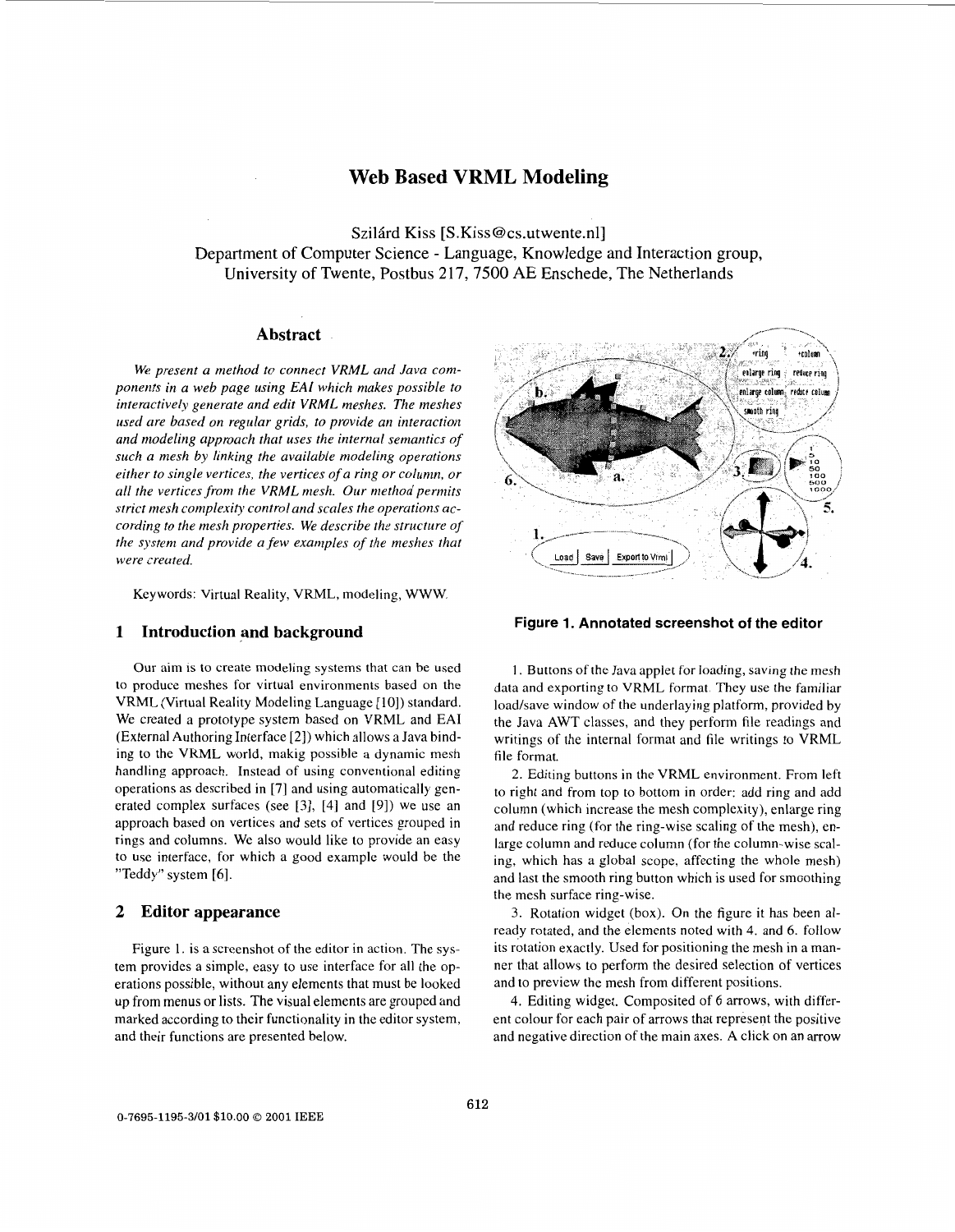<span id="page-1-0"></span>will displace the selected vertices in the direction the arrow is pointing by the length selected using the unit selection widget (next widget).

5. Editing unit selection widget. The default value is set to 100 millimeters, this can be changed by dragging the triangle on the left. **A** wide range of values (from one millimeter to one meter) gives the possibility to handle meshes at different scales, and to perform scale transitions easily.

**6.** Edited mesh. a) is the cunrent selection, a ring, while b) is a column which is not yet selected, but the pointing device is over the column sensor, and the column is highlighted as a possible next selection.

# **3 Data**

The editor uses an internal format for the storing of mesh data. This is done for two reasons. First, there is a data parsing reason, meaning that a simple data format would allow a more comprehensible parsing method. Second, an internal format ensures no complications regarding the use of a data file with possibly non-regular structure. The latter would not be anyway a good idea (to create the mesh elsewhere and import it in the application) as the goal is to use as simple meshes as possible. Users are not required to edit this data manually as it is done generally in VRML. This it would be a low-level editing intervention, and the application provides a visual and also low-level approach to editing. Although manual edit is certainly possible, it is more cumbersome than the possibilities offered by the editor, for instance to select a single vertex, and move it in any of *6* degrees of freedom even with a displacement unit of one millimeter. Of course, the same operation can be effectuated more globally, on a set of selected vertices.

# **4 Structure of the editor**

We have already mentioned that the editor uses the combination of VRML, Java and **EA1** technologies to provide it's functionality. Since these are distinct technologies, and the **EA1** component handles all the interaction between the VRML and Java components, it is possible to discuss these components separately. Taking in account that the communication between the components is a two-way communication, it is best to show it in the flow diagram from figure 2. and explain it's mechanisms step by step.

The VRML component is a VRML file which at the beginning contains no mesh, just an anchor point for binding the generated mesh geometry into the scene graph (this will be loaded and generated at user request). The file does contain beside the anchor point for geometry a set of "widgets" that are tools inside the virtual environment that aid in the editing process. Depending on their functionality, these widgets act directly upon the virtual environment, or indirectly by sending their events to be handled by the Java applet, which in turn passes modified data back to the VRML component. This second component (the Java applet) is used for the data handling necessary for opening, generating, modifying and saving meshes. This applet is used also for translating into the environment the effects of user actions performed through some of the widget tools.

These two components that work together using **EA1** are packed in an HTML file for presentation in a web browser. **As** they are side by side in a common environment (that of a web browser), it is possible to use code that enables the communication between the Java and VRML components, and this code is the **EAI.** 



**Figure 2. Flow graph** 

#### **4.1 EA1 component**

This is the simplest component of the structure, it connects the virtual environment and the applet that are inside the same web page. It gives the possibility for the Java methods to access the VRML content, and does this by providing Java wrapper objects around the internal VRML browser, nodes and fields. **As** it can be observed from the figure 2. there are a multitude of connections between the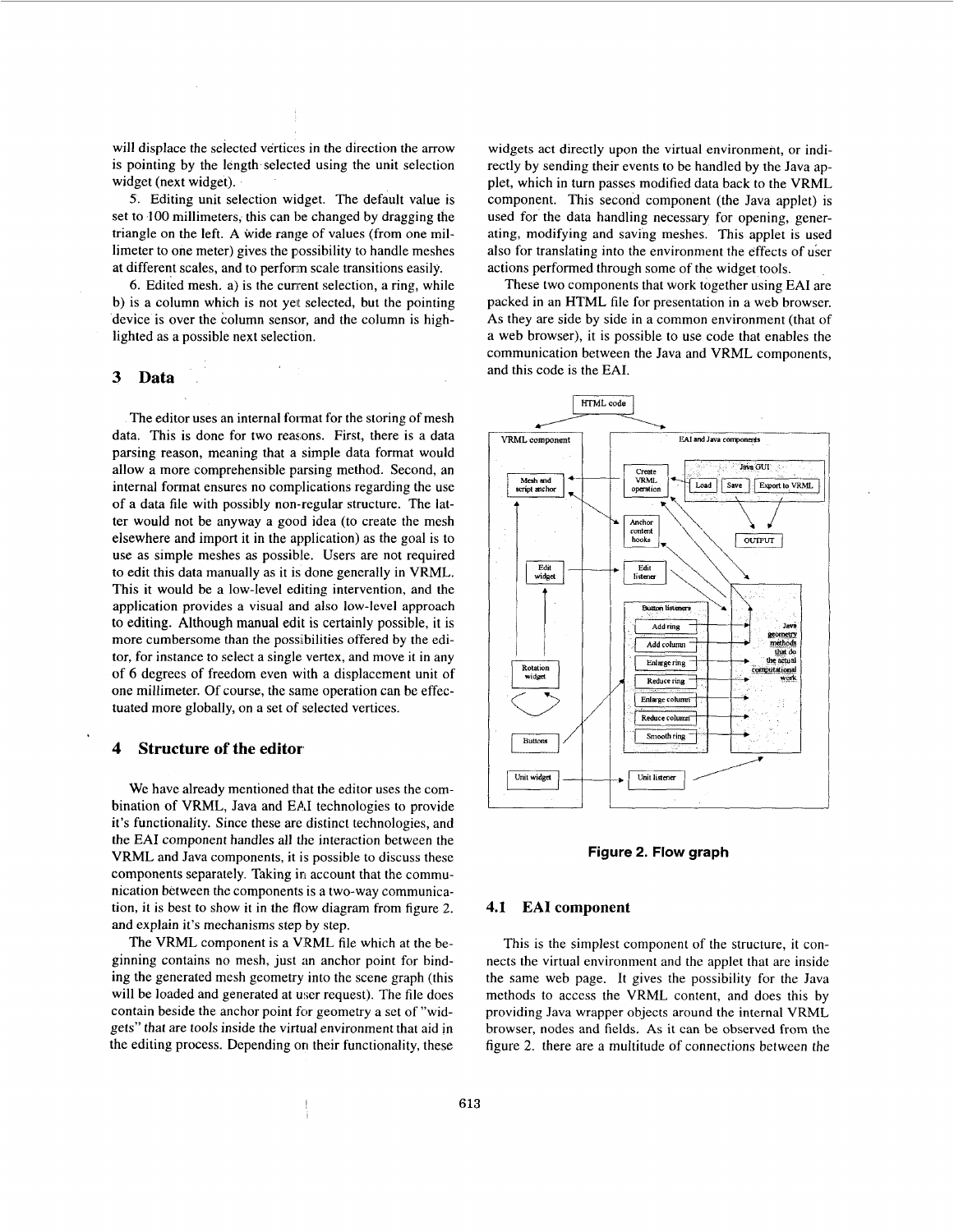VRML and Java components, and yet these are not all. These are in fact representing only conceptual connections, and the number of real connections are much higher, since the VRML "objects" (single nodes, grouped nodes or new prototypes) usually have multiple event sending/receiving possibilities, which have to be used to provide interaction possibilities to the system.

# **4.2 VRML component**

The VRML component provides the "graphics engine" for the editor. It has the role of visualizing the mesh and all the user controls in real-time. It allows the run-time linking of code into the system, which permits truly dynamical interaction to be built.

In the following we will present the elements of the virtual environment one by one, this will allow a more accurate view over the component. We start with the VRML prototypes, which are custom groups of nodes generally used to store reusable code (groups of nodes in this case), then we present the scene graph, how these elements build up the environment.

#### **4.2.1 VRML "PROTO" prototypes**

The first reusable code segment inside the VRML file is a HUD (Heads Up Display) prototype. This prototype is used generally for creating custom display panels inside the virtual environment, for instance a custom navigation bar, or a tool-bar. Its purpose is to mirror the effect of user movement on these panels, in other words keeping the panel unchanged, in its initial position on the screen, indifferently how the user navigates in the environment. This particular HUD prototype accepts any subtree of nodes as parameter. Therefore it can be used for different purposes, as we will see when discussing the other elements of the VRML component.

The second prototype is a geometrical assemble, representing a three-dimensional arrow. Its functionality is related for specifying the DOF (or axis) operations, which will be discussed as the prototype is used in the scenegraph (section 4.2.2).

The last prototype of the application is a button prototype. It consists of a small rectangle, on top of which a picture **is** mapped, picture that explains in text (this is the method currently used) the functionality of that particular button. Its main purpose is however the capability to track user actions with a sensor and the capability of switching the button on/off.

#### **4.2.2 Scene graph**

After the prototype declaration and the usual general settings code of a VRML file, the editing environment is created using the prototypes defined earlier and some additional nodes. First, an editing "widget" (or tool) is created. This is embedded in a HUD instance, thus user navigation does not affect it. The widget itself consists of 6 instantiations of the arrow widget, sensors attached to all of them, and a script that handles the events of the sensors. The *6* **ar**rows represent the 6 DOFs of a three dimensional space, the +X, -X, +Y, -Y, +Z, and -Z directions. **As** a visual aid, X directions are colored red, Y directions green and Z directions blue (as a sort of direct mapping between the enumeration of the three dimensional coordinates and the enumeration of the three basic RGB color components). Their purpose is to collect the user's displacement commands regarding the selected mesh vertices. **As** the user clicks on such an arrow, the sensor attached to the arrow sends a "clicked" message to the script. Each arrow has this functionality, and the script, depending on which arrow was activated and depending on the current displacement unit, will issue a displacement event containing the value of displacement. This value is catched by an event listener defined in the Java component.

The next elements of the virtual environment are seven instantiated buttons. Their functionality is to transmit their activation status to functions from the Java component that will effectuate the actions related to the buttons. The button functionalities are:

- *0* adding a ring or a column. These button trigger Java methods that add a new ring or new column right after the current selection. The order of the rings is defined by the data enumeration order. The column order is calculated from the data using the right hand rule, with the thumb representing the ring data direction and the remaining bent fingers representing the vertex enumeration direction.
- positive or negative ring scale. The selected ring is enlarged or reduced by adding respectively substracting the value of the displacement unit vector to/from the selected vertex values. Ring scaling introduces changes in the object thickness. The buttons are not active if a column is selected.
- *0* positive or negative column scale. Unlike the ring scale operations that are acting on a subset of mesh vertices (rings), a column scale operation acts on every vertex of the mesh. A positive scale in this case means that the object will become a longer (taller) object and a negative scale that the object will become shorter, while the thickness does not change. Scale column operations are distributed between the mesh rings based on percentages calculated from the ring positions relative to the mesh center, this way the mesh will retain its original shape.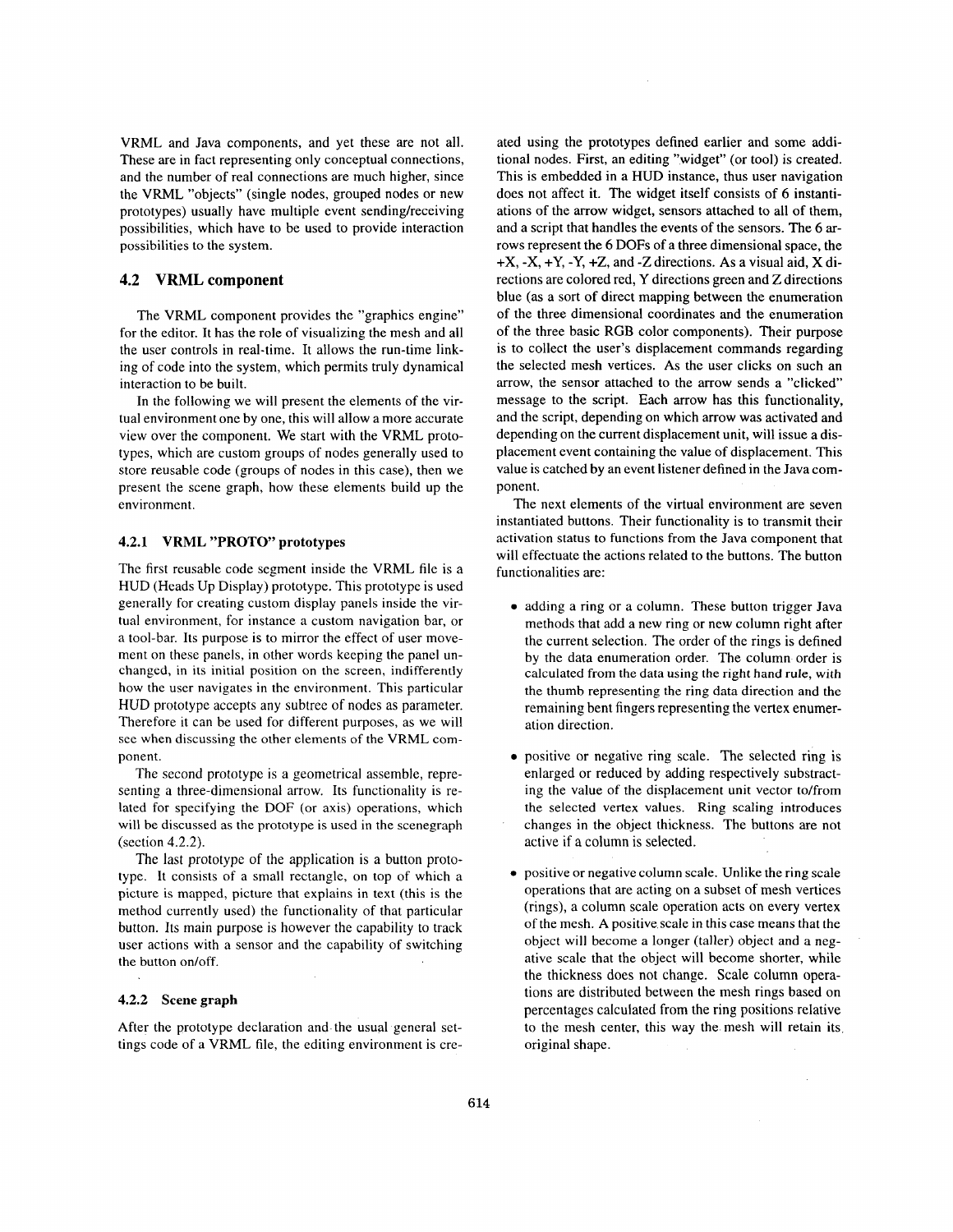smooth ring. **A** fraction of the relative distances of vertices from the center point of the mesh are used to smooth the contour line of the ring vertices. Eventually, with enough smoothing operations, the vertices will approximate the same distance from the center point, as if they were on the same circle.

Another element embedded in a'HUD is a container element, which at start is empty, and is filled by the code generated by the Java component. The container is used only as a linking point, and contains no other functionality: The functionalities will be added at the same time with the generated geometry as the Java component generates the code simultaneously and links it to the VRML container element as one piece of code.

The next item is the rotating widget or tool. The tool is represented as a three dimensional box, which has a rotation sensor linked to it. There is a backdraw to this construction, which lies in the mapping of the two-dimensional input device (the mouse) to three-dimensional manipulation. However, as the user becomes acquainted with this particular manipulation possibility, it can provide enough control for editing purposes. The function of this widget is to enable the viewing of the mesh from all angles and also the favorable positioning of the mesh in the course of the editing process. As the user drags the rotating widget, the same rotation is conveyed to the edited mesh container (and consequently to the edited mesh itself) and to the editing arrows. This way, not only the mesh is positioned, but the axes'of the editing arrows and the actual axes of the vertices remain aligned.

The last element of the environment is an editing unit selection slider. The user has the possibility to select the edit unit between the **1** mm, 5 mm, IO mm, 50 mm, 100 mm, 500 mm and 1000 mm values, allowing a wide scale of the meshes to be edited. A triangle is pointing to the current value, represented as a panel with the enumerated values written on it. By dragging the triangle, these edit values can be selected.

#### **4.3 Java component**

The Java component is the part of the editor that essentially does all the work related to the interaction that occurs inside the editor. It receives the events of the VRML component, effectuates the functions/commands associated with the particular events and it returns the result in some form to the environment.

### **4.3.1 Connections to the elements of the VRML component**

To have access to the VRML component, the Java component uses code from the EAI packages. This way, it can get hold of the objects inside the virtual environment. It is not necessary to explain how exactly this has to be accomplished, a list of connections and their purpose should give enough insight to the event flow represented in [figure](#page-1-0) **2.** 

Not all the connections will be set up when the environment is created. To be able to communicate fully with the VRML component, the dynamic code created by the system must also be linked with the Java component. This is done using the **EA1** in the same manner as used for the static code of the VRML component, after each VRML code generating operation.

Below is the list of connections made with the **EAI:** 

- **.o**  connection to the browser. Without this, the environment cannot be accessed at all by the Java component.
- *0*  connection to the editing buttons, to their generated events, and to their active/inactive properties.
- *0*  a mesh node and a coordinate setting event. The mesh node will always hold the VRML representation of the edited mesh, and the coordinate setting event is used to refresh the visualized geometry.
- *0*  selector setting event. **As** the coordinates change, the position of sensor boxes must also change to provide an accurate representation for the location of mesh vertices.
- *0*  events such as those for removing the generated geometry (before the new geometry is created) and centering, scaling or translating the mesh (to provide a maximal view of the mesh).
- *0*  events to transfer vertex selection statuses (a single vertex, a ring of vertices or a column of vertices can be selected at a time).
- *0*  events to handle the editing unit selection process, which sets the magnitude of the editing operations.

Connections are made for all the nodes and events enumerated above. To each event there is a serial number assigned, which makes it possible for a callback method to identify the source event and dependig on what this event's function is, it handles the event itself, or in case the event is more complicated, it triggers the method responsible for handling that particular event.

## **4.3.2 File operations**

The first file handling method is the file reading (loading) method. If the data file is opened succesfully, its content is read into a string variable. **A** parsing method extracts the relevant data from the string and sets **up** the data parameters used by the Java component, like number of rings,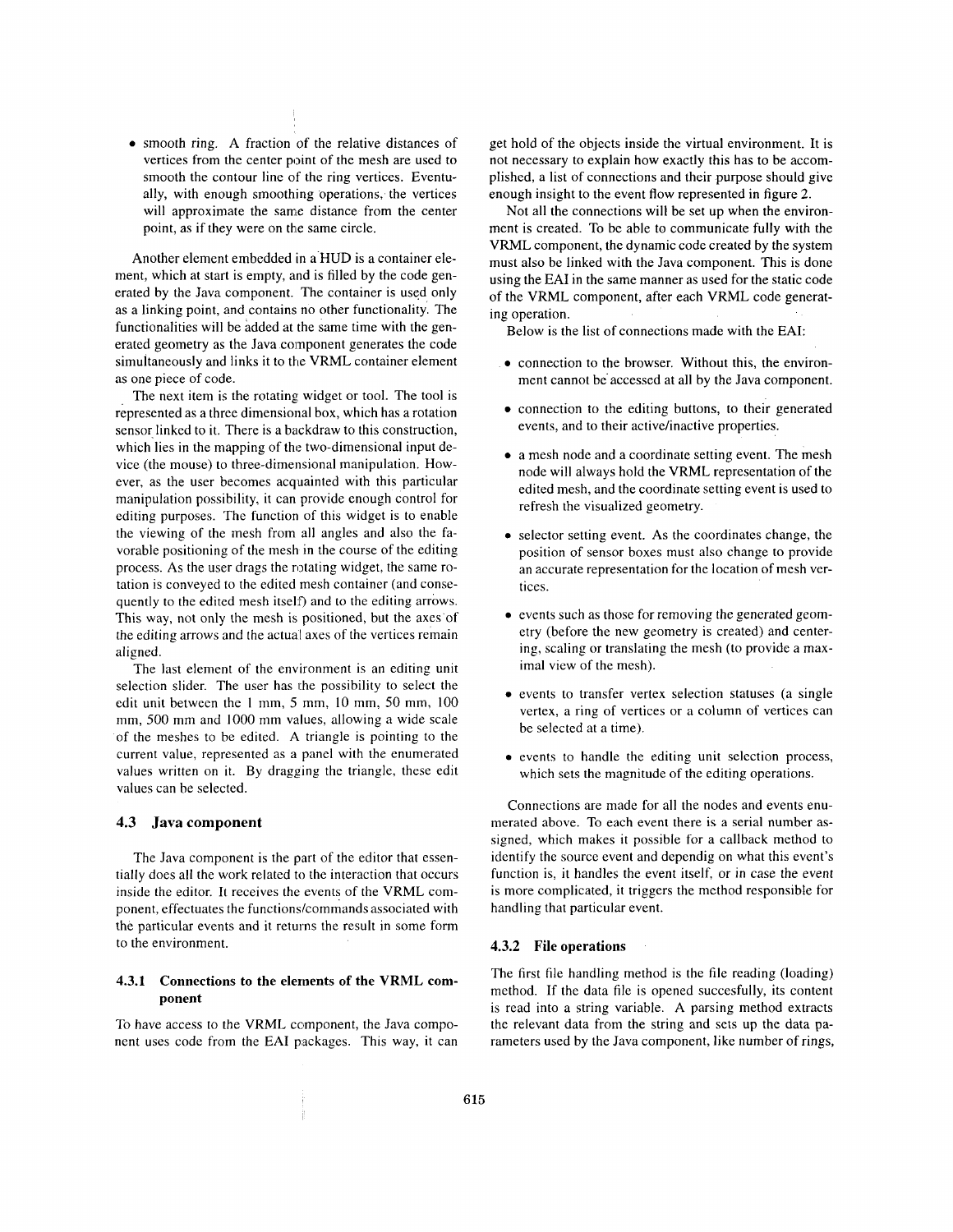number of columns. **It** also creates a dynamical parameter depending on the previous values to store the vertex coordinates (the number of vertex coordinates is seldomly the same, therefore the variable holding this data is always created dynamically). **At** the end, the method calls the VRML code generation method described next, sets up initial values for a number of parameters for data consistency, and calls VRML-Java connection initializing methods for the newly generated VRML content.

The remaining two file operation methods deal with the storage of the edited mesh. The save method opens a window to specify the desired name and directory of the file to be saved, then it constructs the internal data file format and fills it with the required data extracted from the Java component variables. The last method, exporting onto VRML format resembles the previous method, only there is extra data to be generated beside the geometry (header, settings nodes), and the vertex data must be accompanied by mesh facets indexing data, extracted also from data variables stored inside the Java component.

#### **4.3.3 Generating VRML code**

The VRML code creation method is responsible for creating the mesh geometry, the selection geometry and sensors, the script code that handles the selection process internally in the VRML component, and the events used for communicating with the Java component. It does all this by creating a single string of code, and sending it to the VRML component to be integrated in it. We call this VRML code dynamical because it is generated on the fly (multiple times during the editing process, when the mesh changes complexity) and it is modified constantly, with every operation commited. This dynamic code generation process has the following steps:

- Creating the indexes for the mesh geometry. These indexes specify the polygons of the mesh. Since a regular grid of vertices is used which provides a logical connection between the vertices, every item (cell) of a grid made from the vertices can be covered algorithmically by two triangle facets.
- Creating the mesh geometry string itself, an Indexed-FaceSet VRML node, instantiating the data from the parsed vertex coordinates and using the previously created triangle indexes.
- The next step is the creation of sensors, handlers and a script with functions (events) to manage the properties and events of vertex operations. They will be created for *each* of the vertices from the mesh.
- Creating the code that handles the vertex grouping into rings or columns. It contains a line-set geom-

etry, which connects the vertices of the ring respectively column together, reusing the same coordinates the mesh uses. **A** touch sensor is connected to the lineset, which triggers the behaviors of the individual box sensors within the line-set.

# **4.3.4 Geometry operations**

The most frequently used method is a method witch catches the displacement event transmitted from the VRML component. In function of the current selection, applies the displacement to the data stored in the Java component and sends that data back to the VRML component. It also sends the same displacements to the sensor box(es) assigned to the selected vertex or vertices.

The size of a sensor box assigned to a certain vertex depends on the distance of the vertex from its neighbors. This way, sensors do not overlap, and remain scaled according to the complexity and the size of the edited mesh geometry.

**A** mesh positioning method provides an interface where the visibility of the edited mesh is maximal, being entirely visible and without occluding by rotation the other elements of the interface. It scales and translates the geometry to a convenient position.

The ring adding method inserts a new ring in order after the selected ring (or after the ring containing the selected vertex), except when the selection is the last ring, when no action is performed. The data for the new vertices are calculated as the mean values of the vertices from the neighboring rings, and the dimension of the vertex data variable is changed to be able to hold the new values along the old values.

The column addition method is esscntially the same, the only difference between the two methods lies in the structure of the vertices, and there is no restriction in adding a column after the last column like in the case of adding rings.

If the ring smmothing method is activated, it calculates the center of the current ring and depending on the distance of vertices from the center and from the mean center distance, the vertex values are increased or decreased to achieve smoother surfaces. The new data is transmitted then to the VRML component.

The ring scaling method affects the vertices of the current ring. For every vertex, distances from the center position are calculated in the horizontal **(XZ)** plane, and the scale value (the current editing unit is used as the scaling value) is distributed to the vertex X and Y values proportional to the previous values.

Column scaling is different in functionality from ring scaling. While ring scaling acts locally, only affecting one ring of vertices, column scaling affects all vertices of the mesh. It can be used for enlarging the distance between the ring vertices, thus longer/taller meshes can be obtained. A